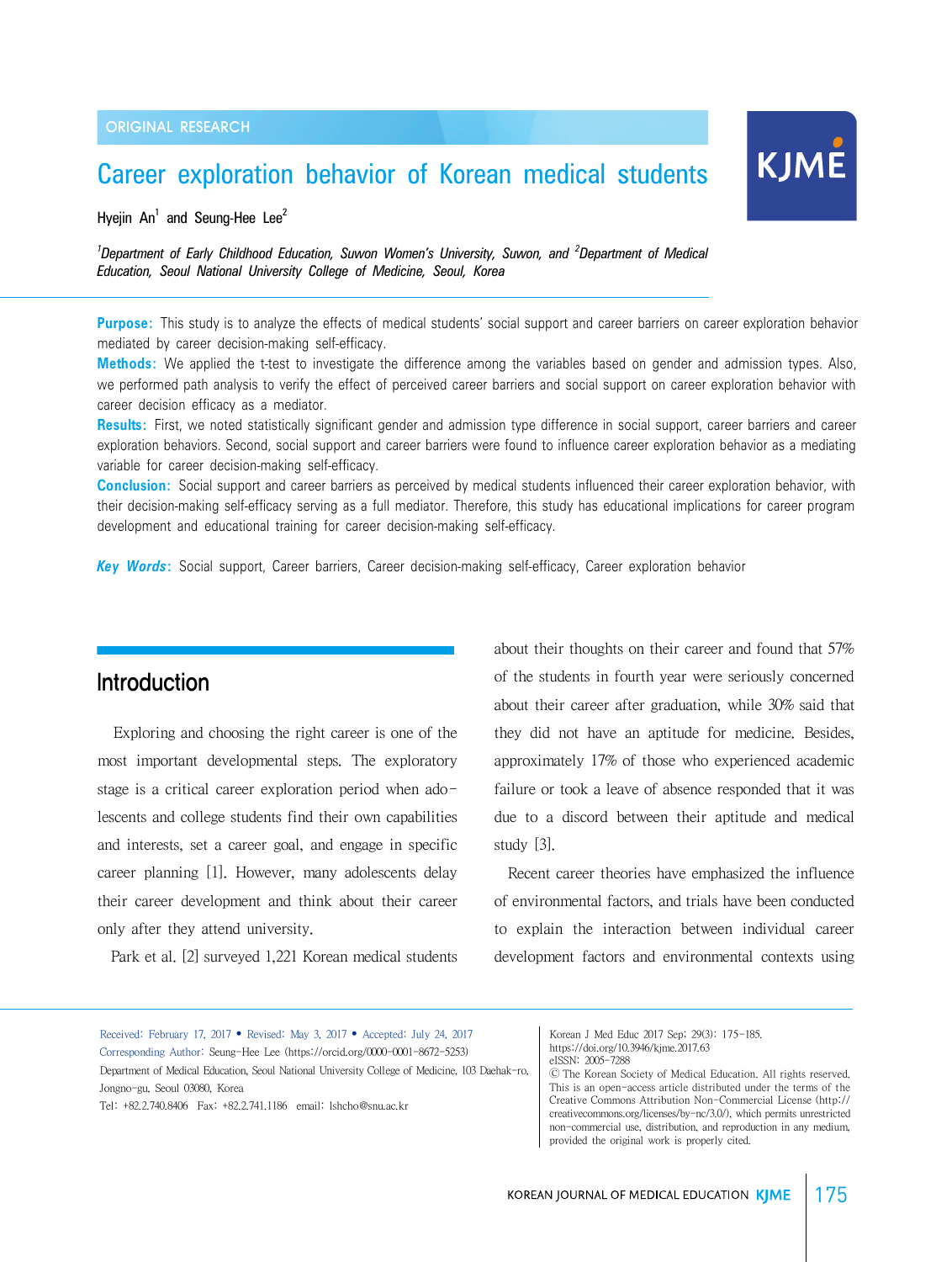the Social Cognitive Career Theory (SCCT). This theory, based on Bandura [4]'s social cognitive theory, explains a range of variables affecting career development, with the perspective that personal beliefs about one's capability to plan and perform tasks in the course of career development are important. Career decision efficacy, meaning how confident an individual is about his/her success in performing a given task, is important for that individual to begin and continue a career-related task.

 SCCT also states that diverse social and cultural factors in addition to individual cognition, competency, and interests influence personal career development and career choice. In particular, career barriers and social support are contextual variables that affect an individual's career decisions, and provide a framework to understand the process of establishing a career goal or switching to career preparation depending on how the two variables are perceived [5].

 In the face of a changing occupational world, it is critical for college students to explore a career for which they have an aptitude. Career exploration behavior refers to cognitive and behavioral activities to access related information to understand oneself and the working world to make a career decision or for career development. This behavior occurs during an individual's entire life and most frequently when college students have to decide one's career after graduation [6].

 Many college students have to overcome numerous obstacles when exploring career. Swanson et al. [7] identified the factors that interrupt progress in planning an occupation or career as career barriers, these were defined as internal or environmental events or conditions that slow career progression [8], past troubles and future challenges for a career plan or goal [9].

 According to the career choice model that emphasizes the environmental impacts, different environments provide different learning opportunities and resources, and

the different learning opportunities lead different beliefs. Students have different expectations of the consequence of their behavior depending on these beliefs, thus resulting in different career choices. In this process, contextual factors (social support or career barriers) may limit or expand individuals' career choices. That is, people who frequently perceive career barriers find career development difficult, while those who perceive a great deal of support—e.g., teachers or parents—have a high level of career planning and feel that career development or career decision-making is easy [10,11].

SCCT explains that career decision efficacy is an important variable in the course of identifying the effect of career barriers and social support on career development. It was found that social support for university students making their career decision had a direct and positive effect on career exploration behavior, and career decision efficacy had a mediating effect on the relationship between parents and career exploration behavior [12].

Many studies have were SCCT perspective to adolescents and university students to verify the structural model of career exploration behavior [5,10,12]. However, it was hard to understand the career development model as it relates to medical students, as few studies have sampled them. Kwon [13] suggested that personal variables like gender, age, and education should be taken into account carefully to understand the career development model since these contextual variables exert a significant influence on career exploration and career decision-making in practice.

 Member countries of the Organisation for Economic Cooperation and Development highlight the importance of a career guidance program that systemically supports students to perceive, explore, and prepare for careers in the transition from education to professional jobs.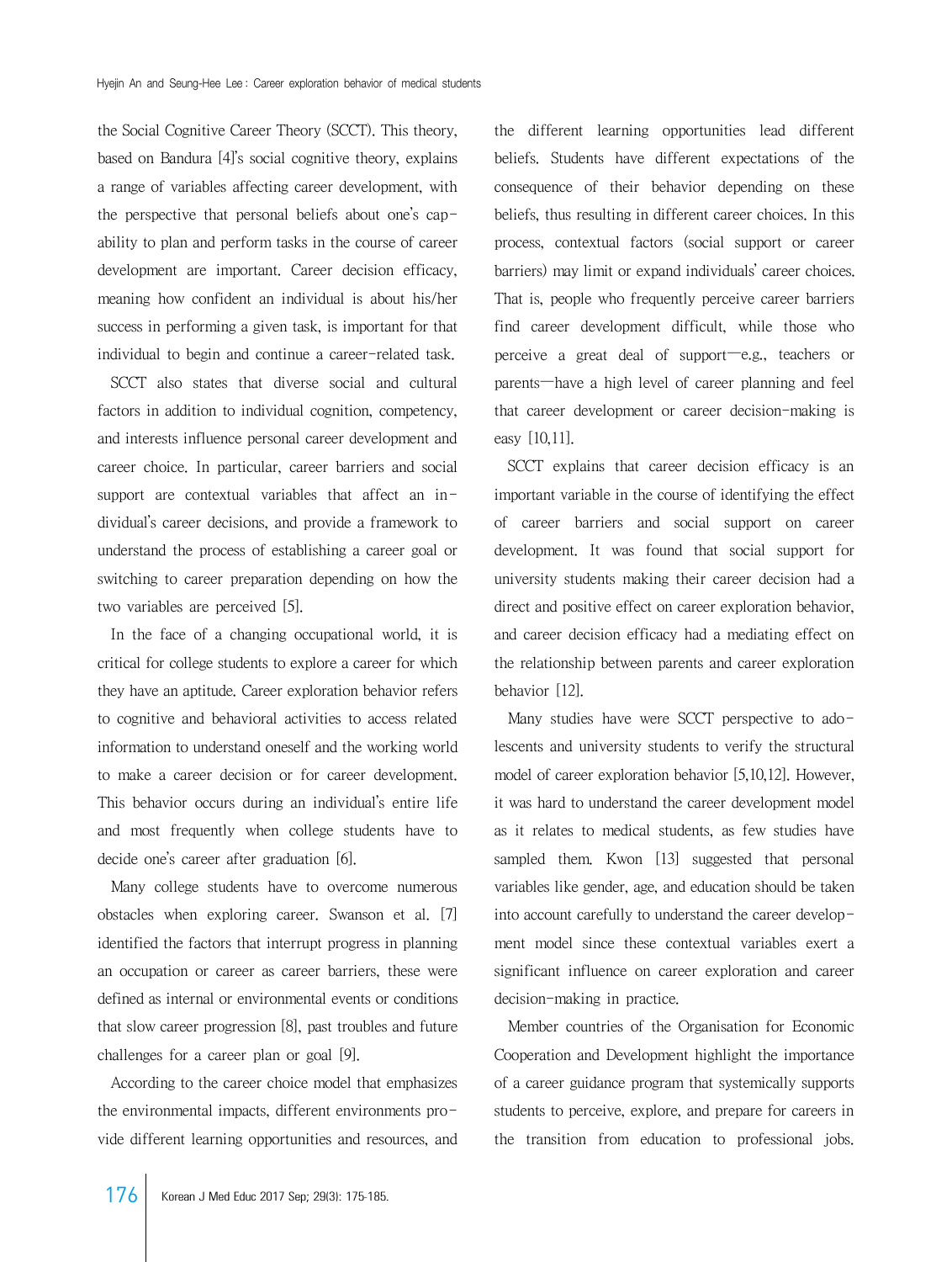Universities have reform their career guidance organizations under different names to offer support services to students on careers and employment. Despite such efforts, neither a career guidance program appropriate for the curriculum of medical schools nor a career counseling program specifically designed for medical students exists. Furthermore, medical students have limited time to explore careers and find career opportunities in different fields because of heavy workloads and frequent assessments, and medical schools also find it difficult to operate a systemic career guidance course and program [14].

 The present study examined the characteristics of social support, career barriers, career decision efficacy, and career exploration behavior depending on gender and admission types of medical students to understand their career development. By applying the SCCT model, this study verified the structural relationship between career barriers/social support and career exploration behavior with career decision efficacy as a mediator. The following two research questions were addressed: (1) Research question 1: Do career barriers, social support, career decision efficacy, and career exploration behavior differ depending on a students' gender and admission status? (2) Research question 2: How do career barriers and social support, with career decision efficacy as a mediator, affect the career exploration behavior of medical students?

### Methods

#### 1. Participants

 The study surveyed 285 undergraduates and graduate students at the Seoul National University College of Medicine. The students at the College of Medicine

consist of those admitted by a college admission application process, transfer students with different majors, and students admitted via the graduate school admission process.

 With the same curriculum for the undergraduates and graduate students, this medical school begins major classes from the first year and teaches clinical practices up to the third year. Accordingly, the period from the first to third years of medical school is important for career exploration, such as finding an aptitude for medical school and deciding on a major. There were 143 first-year students, 77 second-year students, and 65 third-year students, of whom 192 were men and 93 were women, and of whom 169 were undergraduates and 116 were transfer and graduate students based on their admission status.

#### 2. Survey instruments

 Medical students' career barriers, social support, career decision efficacy, and career exploration behavior were measured. The Korean Career Barrier Inventory (KCBI) developed by Kim [9] was employed to measure perceived career barriers. The KCBI consists of 45 items divided into nine subscales, with higher scores on a 4-point Likert scale indicating more perceived career barriers for each subscale.

 Career indecisiveness (CI) as a sub-factor of career barrier means a lack of confidence in one's ability and determination. Interpersonal relationship (IR) refers to a tendency to perceive a lack of relational skills including social skills and sociality, which are required for IRs. Lack of vocational information (LV) means a lack of knowledge and career information in the process of making a career decision. Pressure from significant others (PS) means suffering from opposition and intervention by parents and friends in pursuing one's career. Lack of interest (LI) means not recognizing one's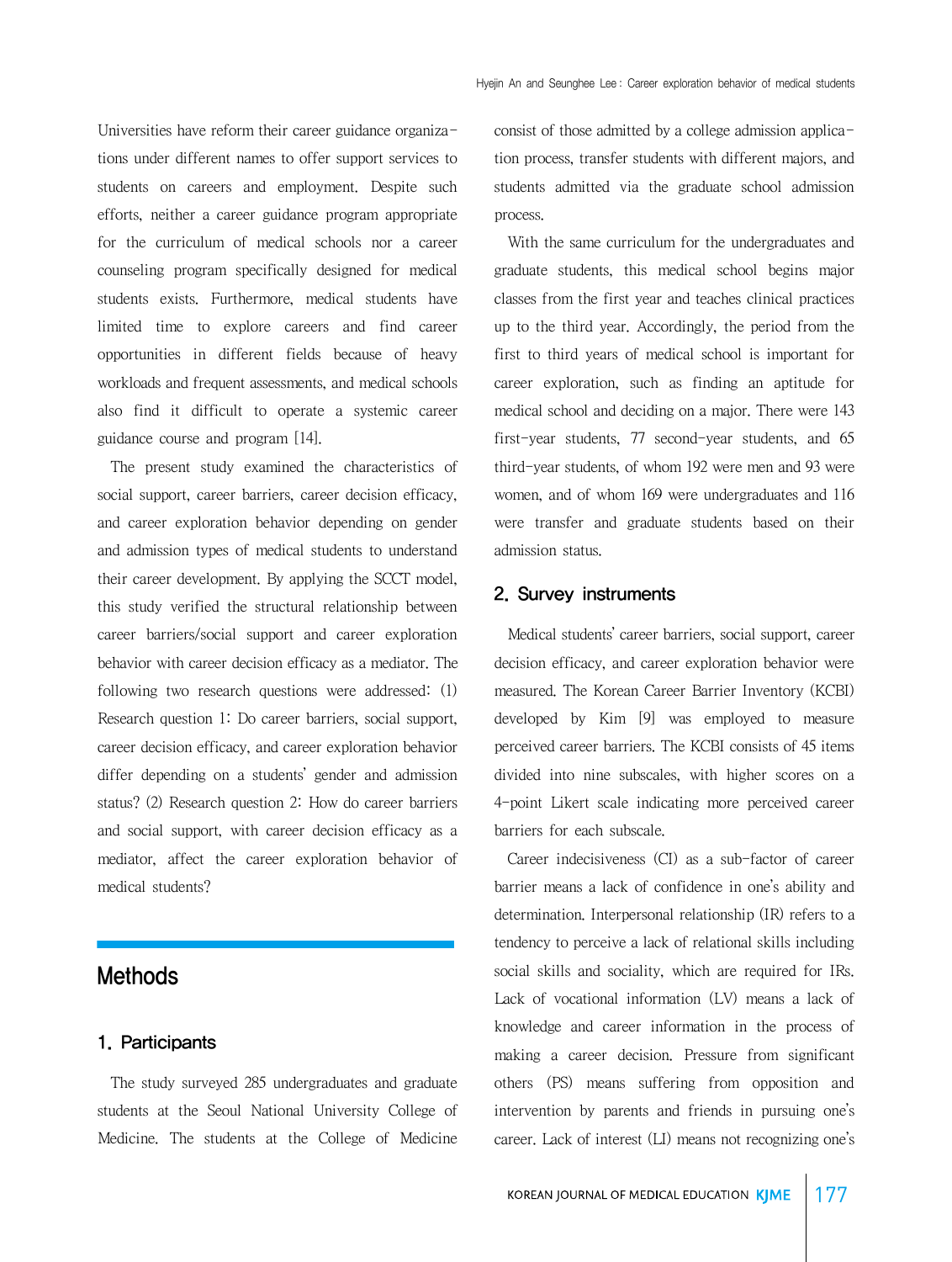own area of interest. Future anxiety (FA) means a high level of worry and anxiety regarding one's career. Physical health (PH) indicates when one perceives that one's health and physical strength are not sufficient for selecting and/or pursuing a career. Age-related problem (AR) means difficulties due to being too old or too young. Financial problems (FP) refer to financial difficulties in selecting a career or pursuing a career path [9].

 In this study, reliability coefficients (i.e., Cronbach's  $\alpha$ ) for career barriers were estimated to be 0.83 for CI. 0.83 for IR, 0.81 for LV, 0.74 for PS, 0.70 for LI, 0.80 for FA, 0.88 for PH, 0.90 for AR, and 0.82 for FP. Cronbach's α for this scale was 0.95.

 The revised social support scale was used to measure perceived social support [15]. The social support scale is comprises 22 items with four subscales. Subscales of social support include emotional support, which measures the extent to which basic desires are met through consideration and understanding; appraisal support, which means degree of evaluation and compliment from significant others; material support, the degree to which monetary or physical support is provided, or possibilities for such support; and information support, meaning support from one's surroundings when one makes decisions and solves problems. The above subscales were measured using 4-point Likert scales. The Cronbach's α for each subscale was 0.82, 0.88, 0.82, and 0.88, respectively. Cronbach's  $\alpha$  for this scale was 0.95.

 The Career Decision-Making Self-Efficacy Scale was applied to measure perceived career decision efficacy [12]. The Korean Career Decision-Making Self-Efficacy Scale has 25 items with four subscales. As a subscale of the Career Decision-Making Self-Efficacy Scale, goal selection indicates whether one can make the appropriate decisions regarding one's career. Occupational information is a measurement of the ability to collect relevant and specific information on an occupation of interest. Problem-solving measures the ability to solve problems and deal with difficulties related to a career. Planning means whether one can design specific action plans to pursue career goals. The above were measured on 6-point Likert scales. The Cronbach's  $\alpha$  for each was 0.89, 0.87, 0.89, and 0.77, respectively. Cronbach's  $\alpha$  for this scale was 0.93.

 The Career Exploration Behavior Inventory was employed to measure the perceived career exploration behavior of the medical students [16]. The Career Exploration Behavior Inventory consists of 16 items divided into three subscales. Information gathering as a subscale of career exploration behavior means collecting information to understand oneself and one's own field of work. Tool seeking activity comprises collecting information and tools required for one's career goal. Practical effort is the act of investing time and effort toward a set a career goal. The above were measured with 4-point Likert scales. The Cronbach's  $\alpha$  for each was 0.73, 0.83, and 0.77, respectively. Cronbach's  $\alpha$  for this scale was 0.91.

#### 3. Data analysis

 We used IBM SPSS ver. 20.0 (IBM Corp., Armonk, USA) and AMOS ver. 20.0 (IBM Corp.) to verify the effect of the perceived career barriers and social support of the medical students on career exploration behavior, with career decision efficacy as a mediator. Correlation analysis was used to identify the relations among variables, the t-test was used to investigate the difference among the variables based on gender and admission status, and the Cronbach  $\alpha$  coefficient was used to confirm the reliability of each item. We also performed path analysis to verify the effect of perceived career barriers and social support on career exploration behavior, with career decision efficacy as a mediator. The Sobel test was used to verify whether career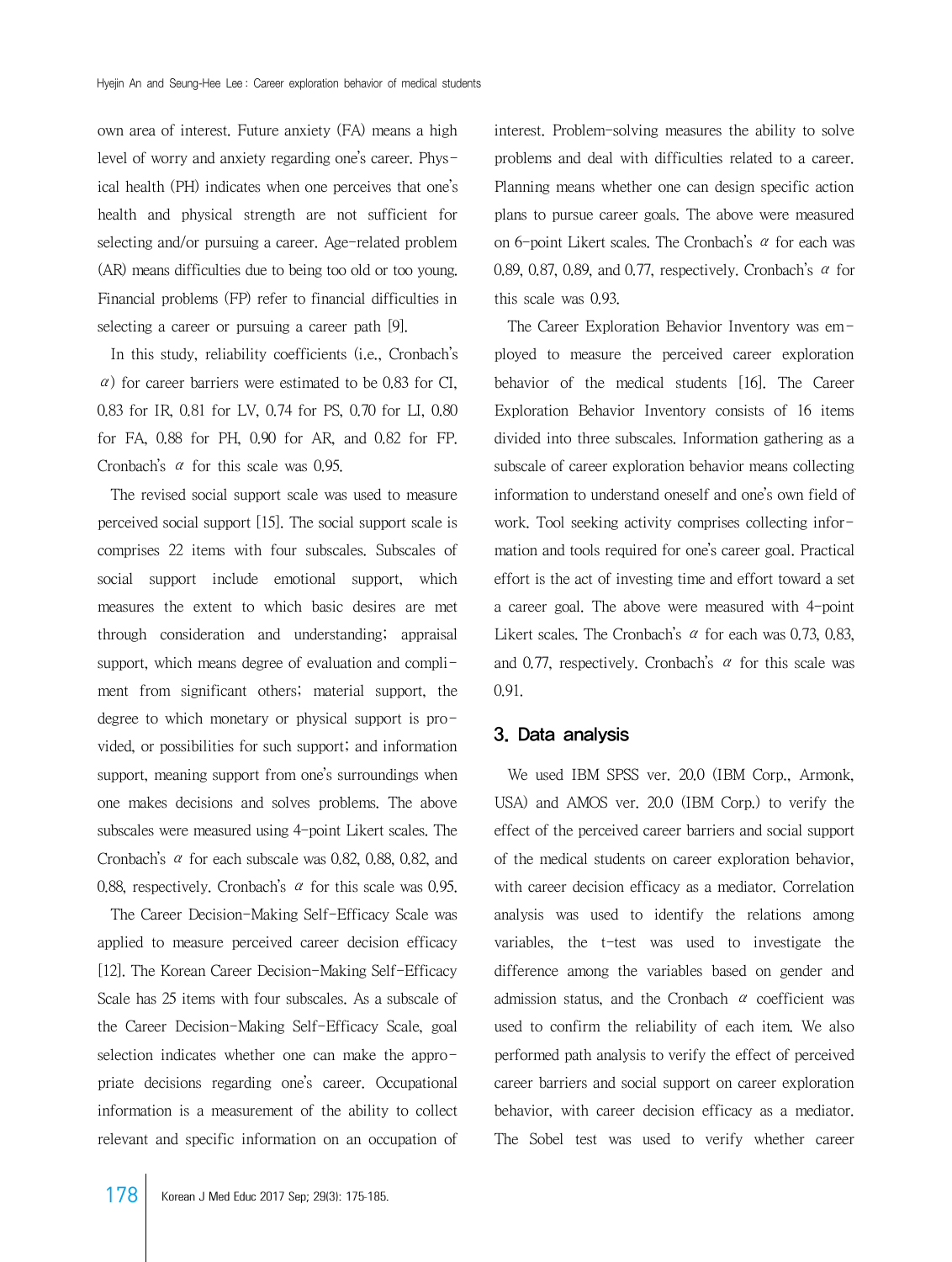decision efficacy is statistically significant as a mediating variable.

#### **Results**

1. Differences in career barriers, social support, career decision efficacy, and career exploration behavior based on gender and admission status of the medical students

 The t-test was used to analyze differences in career barriers/social support, career decision efficacy, and career exploration behavior based the personal factors of the medical students. Differences in career barriers/ social support, career decision efficacy, and career exploration behavior based on gender were statistically significant for all subscales of emotional, evaluative, material, and informational support under the social support category (Table 1), indicating that females perceived social support more than males.

 On the other hand, males perceived more career barriers than females in all subscales, except the subscale PS. The males and females were significantly different, particularly in the subscales of LI, FP, and AR. Gender difference was not measured for career decision efficacy. Males showed higher career decision efficacy in all the subscales, except for the goal selection. Males recorded higher scores on the information-gathering, toolseeking activity, and practical effort under the career

| Variable (scale)                               | Male $(n = 192)$ | Female $(n = 93)$ | t-value   |
|------------------------------------------------|------------------|-------------------|-----------|
| Social support (4-point)                       |                  |                   |           |
| Emotional support                              | $3.25 \pm 0.44$  | $3.44 \pm 0.48$   | $3.30**$  |
| Appraisal support                              | $3.31 \pm 0.46$  | $3.50 \pm 0.46$   | $3.27***$ |
| Material support                               | $2.98 \pm 0.48$  | $3.20 \pm 0.49$   | $3.64***$ |
| Informative support                            | $3.22 \pm 0.46$  | $3.36 \pm 0.49$   | $2.33*$   |
| Career barriers (4-point)                      |                  |                   |           |
| Career indecisiveness                          | $2.13 \pm 0.52$  | $2.12 \pm 0.52$   | 0.16      |
| Interpersonal relationship                     | $2.00 \pm 0.62$  | $1.93 \pm 0.52$   | 0.98      |
| Pressure from significant others               | $1.93 \pm 0.51$  | $1.95 \pm 0.49$   | 0.40      |
| Lack of vocational information                 | $2.31 \pm 0.61$  | $2.28 \pm 0.55$   | 0.44      |
| Lack of interest                               | $2.14 \pm 0.48$  | $2.03 \pm 0.41$   | $2.00*$   |
| Future anxiety                                 | $2.18 \pm 0.54$  | $2.15 \pm 0.49$   | 0.48      |
| Financial problem                              | $1.96 \pm 0.57$  | $1.81 \pm 0.53$   | $2.15*$   |
| Physical health                                | $1.63 \pm 0.56$  | $1.59 \pm 0.54$   | 0.59      |
| Age-related problem                            | $1.65 \pm 0.65$  | $1.50 \pm 0.57$   | $2.01*$   |
| Career decision-making self-efficacy (6-point) |                  |                   |           |
| Goal selection                                 | $4.43 \pm 0.65$  | $4.48 \pm 0.67$   | 0.65      |
| Occupational information                       | $4.02 \pm 0.88$  | $3.96 \pm 0.77$   | 0.61      |
| Problem-solving                                | $4.21 \pm 0.93$  | $4.19 \pm 0.90$   | 0.16      |
| Planning                                       | $3.86 \pm 0.80$  | $3.77 \pm 0.67$   | 0.92      |
| Career exploration behavior (4-point)          |                  |                   |           |
| Information-gathering                          | $2.18 \pm 0.60$  | $2.12 \pm 0.58$   | 0.79      |
| Tool-seeking activity                          | $2.05 \pm 0.60$  | $2.05 \pm 0.63$   | 0.05      |
| Practical effort                               | $2.06 \pm 0.64$  | $1.90 \pm 0.54$   | $2.10*$   |

Table 1. Gender Differences in Perceived Social Support, Career Barriers, Career Decision-Making Self-Efficacy, and Career Exploration Behavior

Data are presented as mean±standard deviation.

 $*p<0.05$ ,  $*p<0.01$ ,  $***p<0.001$ .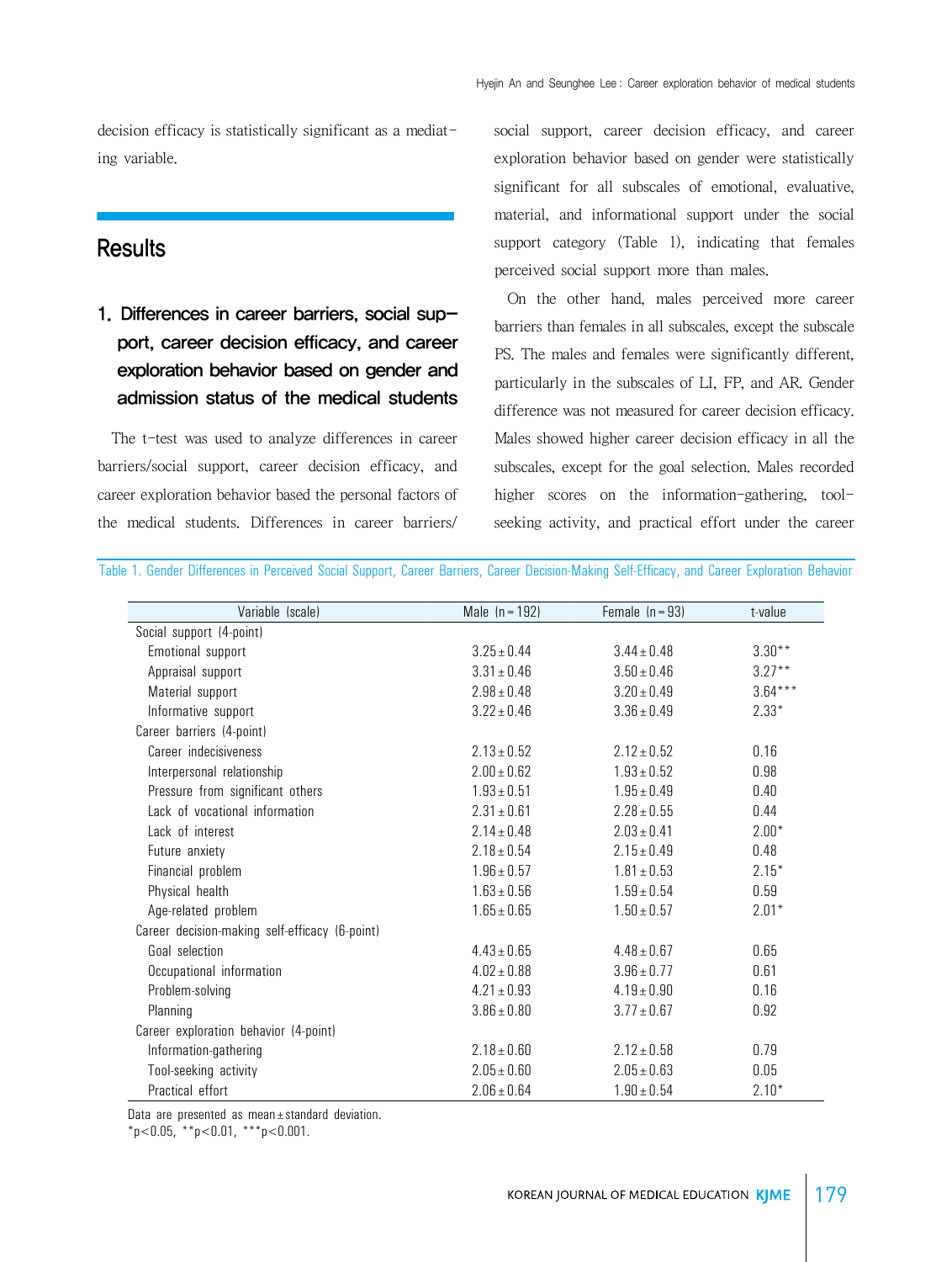exploration behavior category than the females, with the practical effort suggesting particularly significant gender difference.

 The study examined the differences in career barriers/ social support, career decision efficacy, and career exploration behavior based on different admission status: undergraduates and transferred students from other medical schools/graduate students (Table 2). Social support depending on the admission status was significantly different in all subscales under this category, indicating that the transferred and graduate students perceived greater emotional, evaluative, material, and informational support than the undergraduates.

The participating groups from the two different admission statuses showed statistically significant differences in all the subscales of career barriers except for PS and AR. The undergraduates perceived more career barriers in designing their career than the transferred and graduate students. Besides, the transferred and graduate students recorded significantly higher scores than the undergraduates in all the subscales of career decision efficacy. This suggests that the transferred and graduate students have stronger beliefs than the undergraduates in career choice and career decision. The information-gathering and tool-seeking activity under the career exploration behavior category was also

| Variable (scale)                               | $UMS$ (n = 169) | $GMSS/TMS$ (n = 116) | t-value   |
|------------------------------------------------|-----------------|----------------------|-----------|
| Social support (4-point)                       |                 |                      |           |
| Emotional support                              | $3.26 \pm 0.44$ | $3.39 \pm 0.49$      | $2.29*$   |
| Appraisal support                              | $3.30 \pm 0.45$ | $3.48 \pm 0.48$      | $3.10***$ |
| Material support                               | $3.00 \pm 0.50$ | $3.13 \pm 0.49$      | $2.21*$   |
| Informative support                            | $3.22 \pm 0.44$ | $3.34 \pm 0.51$      | $2.06*$   |
| Career barriers (4-point)                      |                 |                      |           |
| Career indecisiveness                          | $2.23 \pm 0.49$ | $1.99 \pm 0.53$      | $3.94***$ |
| Interpersonal relationship                     | $2.06 \pm 0.58$ | $1.88 \pm 0.59$      | $2.47*$   |
| Pressure from significant others               | $1.98 \pm 0.49$ | $1.87 \pm 0.51$      | 1.82      |
| Lack of vocational information                 | $2.41 \pm 0.56$ | $2.14 \pm 0.61$      | $3.75***$ |
| Lack of interest                               | $2.17 \pm 0.45$ | $2.02 \pm 0.47$      | $2.68***$ |
| Future anxiety                                 | $2.25 \pm 0.53$ | $2.06 \pm 0.51$      | $2.90**$  |
| Financial problem                              | $1.97 \pm 0.56$ | $1.83 \pm 0.55$      | $2.09*$   |
| Physical health                                | $1.68 \pm 0.56$ | $1.53 \pm 0.53$      | $2.22*$   |
| Age-related problem                            | $1.55 \pm 0.58$ | $1.67 \pm 0.68$      | 1.59      |
| Career decision-making self-efficacy (6-point) |                 |                      |           |
| Goal selection                                 | $4.29 \pm 0.63$ | $4.69 \pm 0.63$      | $5.26***$ |
| Occupational information                       | $3.86 \pm 0.81$ | $4.21 \pm 0.86$      | $3.52**$  |
| Problem-solving                                | $4.07 \pm 0.87$ | $4.41 \pm 0.96$      | $3.12***$ |
| Planning                                       | $3.65 \pm 0.66$ | $4.11 \pm 0.81$      | $5.30***$ |
| Career exploration behavior (4-point)          |                 |                      |           |
| Information-gathering                          | $2.08 \pm 0.56$ | $2.27 \pm 0.62$      | $2.60*$   |
| Tool-seeking activity                          | $1.96 \pm 0.57$ | $2.18 \pm 0.64$      | $3.03***$ |
| Practical effort                               | $1.96 \pm 0.60$ | $2.08 \pm 0.63$      | 1.69      |

Table 2. Difference in Social Support, Career Barriers, Career Decision-Making Self-Efficacy, and Career Exploration Behavior According to

Data are presented as mean±standard deviation.

UMS: Undergraduate medical student, GMSS: Graduate medical school student, TMS: Transferred medical student.

 $*p < 0.05$ ,  $* p < 0.01$ ,  $* * p < 0.001$ .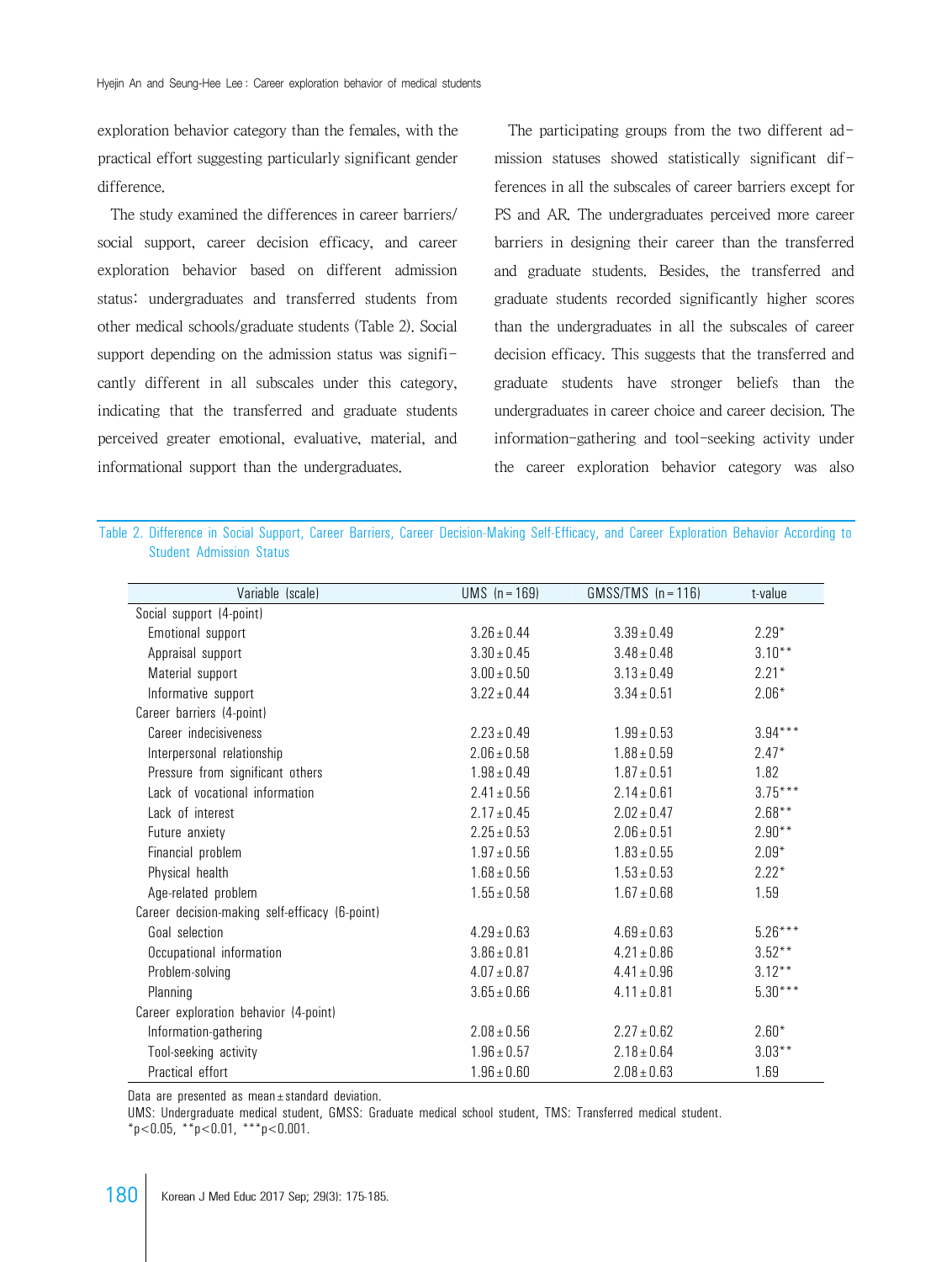statistically significant difference, suggesting that graduate medical school student and transferred medical student pursue career exploration behavior more actively than undergraduate medical student.

### 2. Relationships of career barriers, social support, career decision efficacy, and career exploration behavior

 The study analyzed the correlation among the variables to verify the structural relationship of career barriers, social support, career decision efficacy, and career exploration behavior. For a basic analysis of the relational model among career barrier, social support, career decision efficacy, and career exploration behaviors, correlations were analyzed. Correlations allow examination of multicollinearity, which makes it difficult to distinguish effects on dependent variables due to high correlations among independent variables. It examined the variance inflation factor (VIF) and tolerance to confirm multicollinearity among the variables, and subsequently found that multicollinearity did not occur with all the VIFs 10 or lower and all tolerance 0.1 and higher [17].

 All the subscales of social support and career barriers subscales were significantly negative correlations at -0.14 to 0.39 except for the material support of the former and AR of the latter. The subscales of social support and career decision efficacy presented significantly positive correlations at 0.21 to 0.33. Meanwhile, all the subscales of career barriers, except for the AR and those of career decision efficacy, demonstrated significantly negative correlations at  $-0.14$  to  $-0.67$ . In particular, the CI of career barrier, the goal selection, and planning of career decision efficacy recorded a very negative correlation of  $-0.52$  while the LV of the former and planning of the latter showed  $-0.53$ . However, the subscales of career decision efficacy and career

exploration behavior presented positive correlations of 0.18 to 0.46.

### 3. Mediating effect of career decision efficacy on the relationship among social support, career barrier, and career exploration behavior

 The study established a full mediation model and partial mediation model to verify the mediating effect of career decision efficacy on relationship among social support, career barrier, and career exploration behavior. The full mediation model has mediation variables between the independent variables and the dependent variables. Without such mediating variable, the independent variables cannot affect the dependent variables. As for the partial mediation model, regardless of the mediation variables, the independent variables can affect the dependent variables [17,18]. To decide which model is more appropriate, goodness-of-fit (GOF) was compared. The results of comparing the GOFs of the two models showed that the full mediation model (comparative fit index [CFI]=0.910, Tucker-Lewis index [TLI]=0.875, root mean square error of approximation [RMSEA]=0.085) has a better GOF than the partial mediation model (CFI=0.909, TLI=0.873, RMSEA=0.085).

 There are various GOF indices that show the fitness of a model. However, CFI, TLI, and RMSEA are frequently used because the  $\chi^2$  value is sensitive to model error and sample size. The fit is good when the CFI and TLI are 0.9 and higher, and the RMSEA is 0.05 and below. The fit is acceptable when the RMSEA is between 0.08 and 0.10, but bad when it is above 0.10 [17,18]. The complete mediation model of this study had a generally satisfactory fit. However, Hong [18] explained that the TLI may not be high when the model is complicated no matter how well it describes the data.

The path diagrams of the two models showed that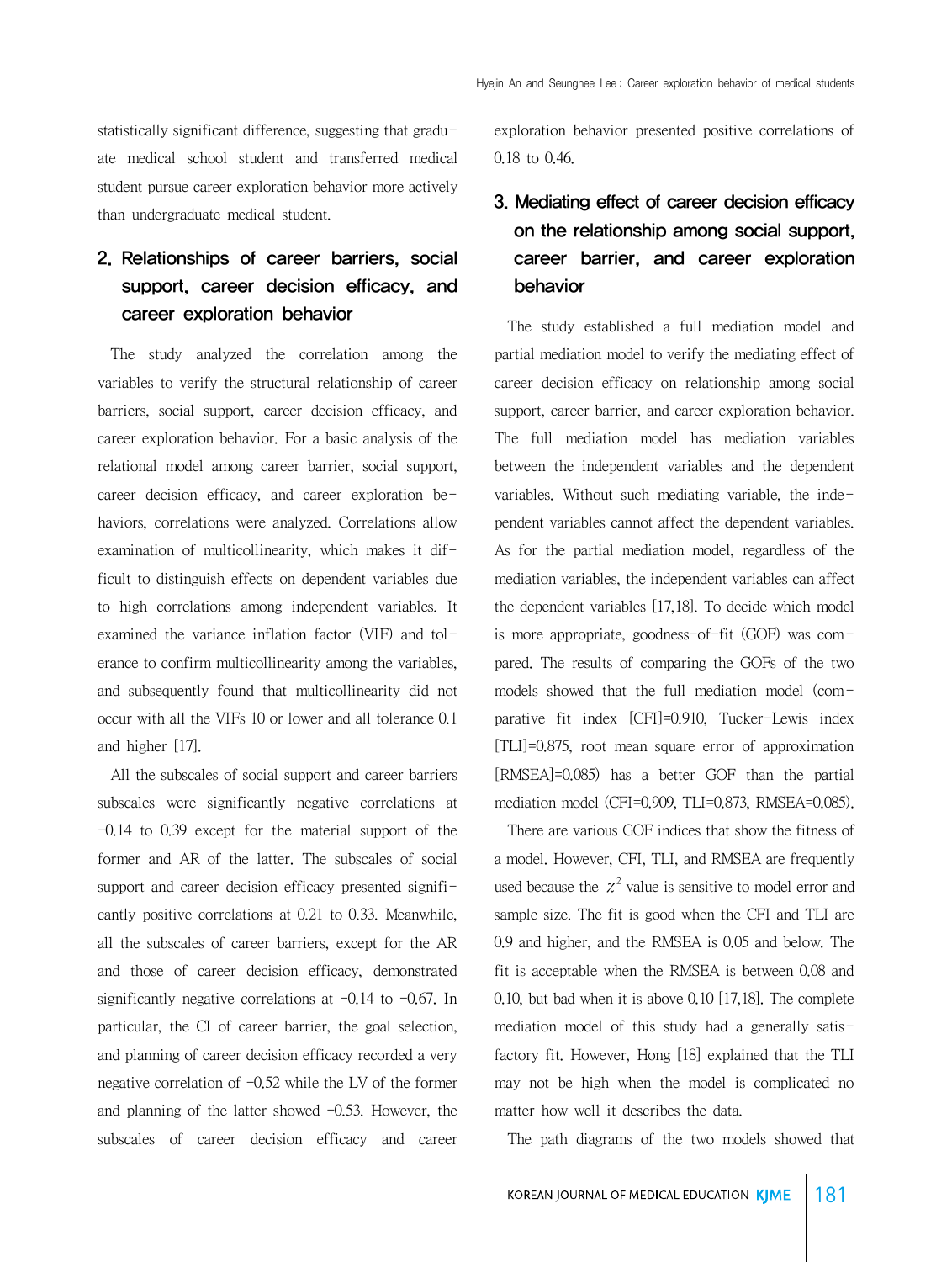social support and career barriers in the partial mediation model had an insignificant path for career exploration behavior (Figs 1, 2). This suggested the validity of the full mediation model under which social support and career barriers affect career exploration behavior, with career decision efficacy as a mediator. The path coefficient and path diagram of the full mediation model illustrated that career barriers had a negative influence on career decision efficacy ( $\beta$ =-0.53, p<0.001) (Fig. 1), social support had a positive influence on career decision efficacy ( $\beta$ =0.18, p < 0.01), and career decision efficacy had a positive influence on career exploration behavior ( $\beta$ =0.47, p<0.001). Additionally, career barriers and social support were a negatively correlated (r=-0.43, p<0.001). In other words, the full mediation model was verified where career barriers and social support affect career decision efficacy, and career decision efficacy influences career exploration behavior.

 Following this, the study verified the mediating effect of career decision efficacy on career barrier, social support, and career exploration behavior using the Z-test proposed by Sobel [19]. s, the study verified the n<br>sion efficacy on career<br>reer exploration behavior up<br>bel [19].<br> $Z_{ab} = \frac{ab}{\sqrt{b^2 SE_a^2 + a^2 SE_b^2}}$ study verified the r<br>fficacy on career<br>ploration behavior<br>9].<br> $\frac{ab}{\sqrt{b^2SE_a^2 + a^2SE_b^2}}$ 

$$
Z_{ab} = \frac{ab}{\sqrt{b^2 SE_a^2 + a^2 SE_b^2}}
$$

 The null hypothesis is rejected when the Z-value of this test is greater than  $1.96$  or smaller than  $-1.96$ . Fig. 1 shows that the Z-score of career exploration behavior for the mediating effect of career decision efficacy on career barriers is  $-4.99$  ( $p \le 0.001$ ), and that the Z-score of career exploration behavior for the mediating effect of career decision efficacy on social support is 2.56  $(p<0.05)$ . According to the verification results, both career barriers and social support with career decision efficacy as a mediator were statistically significant for all path coefficients of career exploration behavior. This

#### Fig. 1. Full Mediation Model of Career Exploration Behavior







 $*$  $p$ <0.01,  $*$  $*$  $p$ <0.001.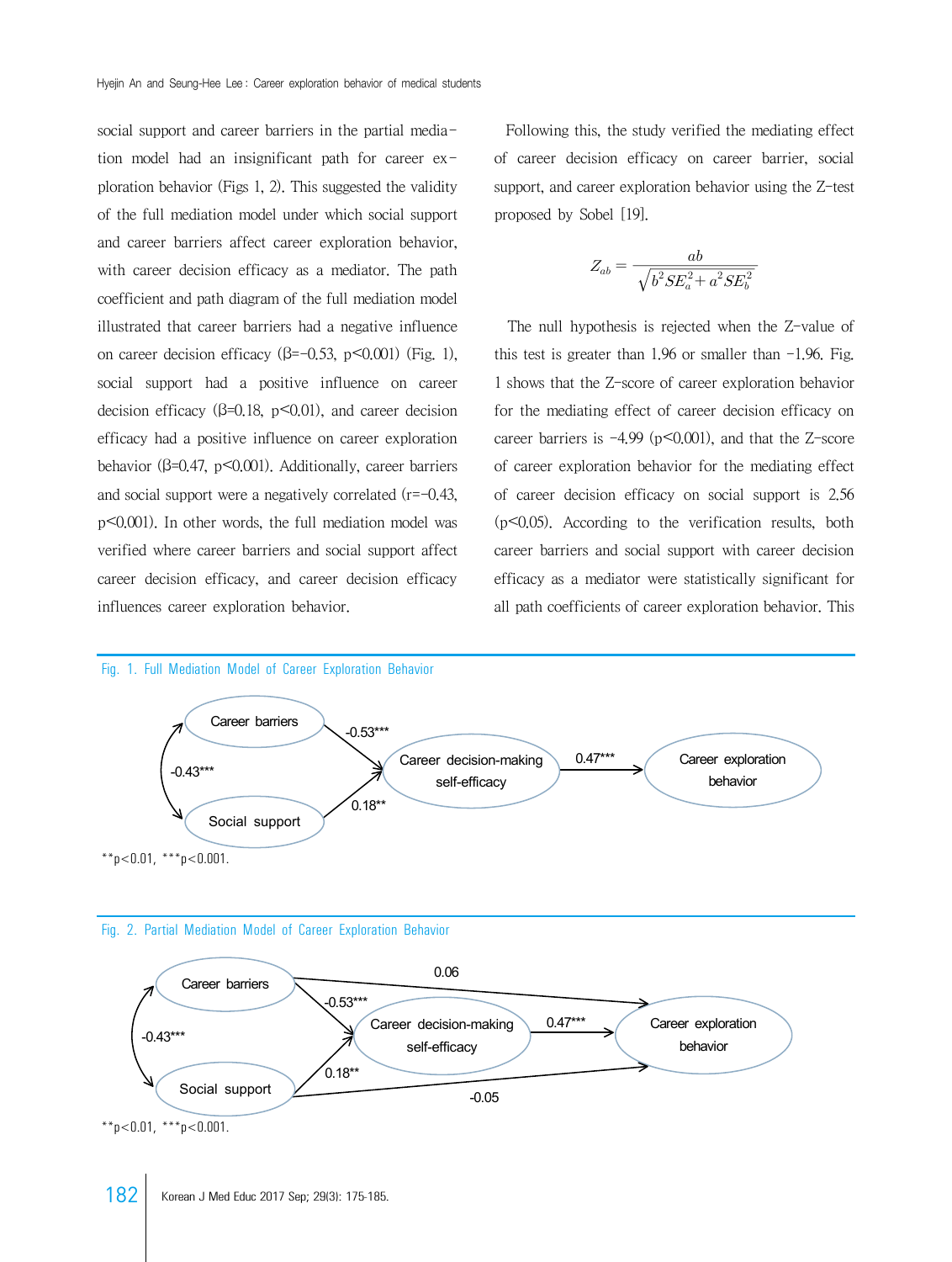meant that career decision efficacy served as a mediating factor for relationship of career barrier, social support, and career exploration behavior.

### **Discussion**

 The differences in perceived career barriers, social support, career decision efficacy, and career exploration behavior based on gender and students' admission status showed that the female students perceived that they obtained significantly more social supports than the male students. On the other hand, the male students perceived significantly more career barriers in the subscales of the LI, FP, and AR, and they engaged in career exploration behavior than the female. These are consistent with You and Yoon [20], who analyzed gender differences among college students and university students in social support, career barrier, and career preparation behavior and showed that male students had significantly higher scores in career barriers and career preparation behavior than female students. Identifying gender gaps in variables of Korean medical students' career development suggests the necessity of career consultation and educational measures depending on gender and could be utilized to develop specific career programs by gender.

 We also analyzed the differences in social support, career barrier, career decision efficacy, and career exploration behavior of the undergraduates and transferred and graduate students We found that the transferred and graduate students obtained significantly more social support than the undergraduates and had significantly higher scores in career decision efficacy and career exploration behavior. The result was generally consistent with that of Son and Son [21], who examined career decision efficacy and career exploration behavior of students in each school year and found that the scores for the two categories increased as the students advanced through school, and high scores were presented in career decision efficacy and career preparation behavior. Besides, the undergraduates felt more career barriers than the transferred and graduate students in all the subscales, except for the PS and AR.

 This implies that the graduates and transferred students prepare for career plan more actively than undergraduates, as they are relatively older, have more experiences in career exploration throughout their undergraduate studies, and have more passion for and attachment to academic achievement and career decision because they made a belated choice to study medicine. Therefore, a curriculum and career program should be developed that can help the medical students in the undergraduate course explore their career and enhance their ability to design a specific career.

 The structural relationship between perceived career barriers/social support and career exploration behavior, with career decision efficacy as a mediator, showed that the full mediation model was valid under which career barriers and social support had a statistically significant effect on career decision efficacy, while career decision efficacy had a statistically significant effect on career exploration behavior. The result is somewhat inconsistent with You and Yoon [20], describing that university students' career barriers and social support had a partial mediating effect on career exploration behavior, with career efficacy as a mediator. However, it was consistent with that of Oh [22] showing a full mediating effect of career decision efficacy on the relationship between career barriers perceived by university students and career exploration behavior.

 The study is meaningful as it verified the structural relationship of career barriers and social support perceived by the medical students and career exploration behavior with career decision efficacy as a mediator to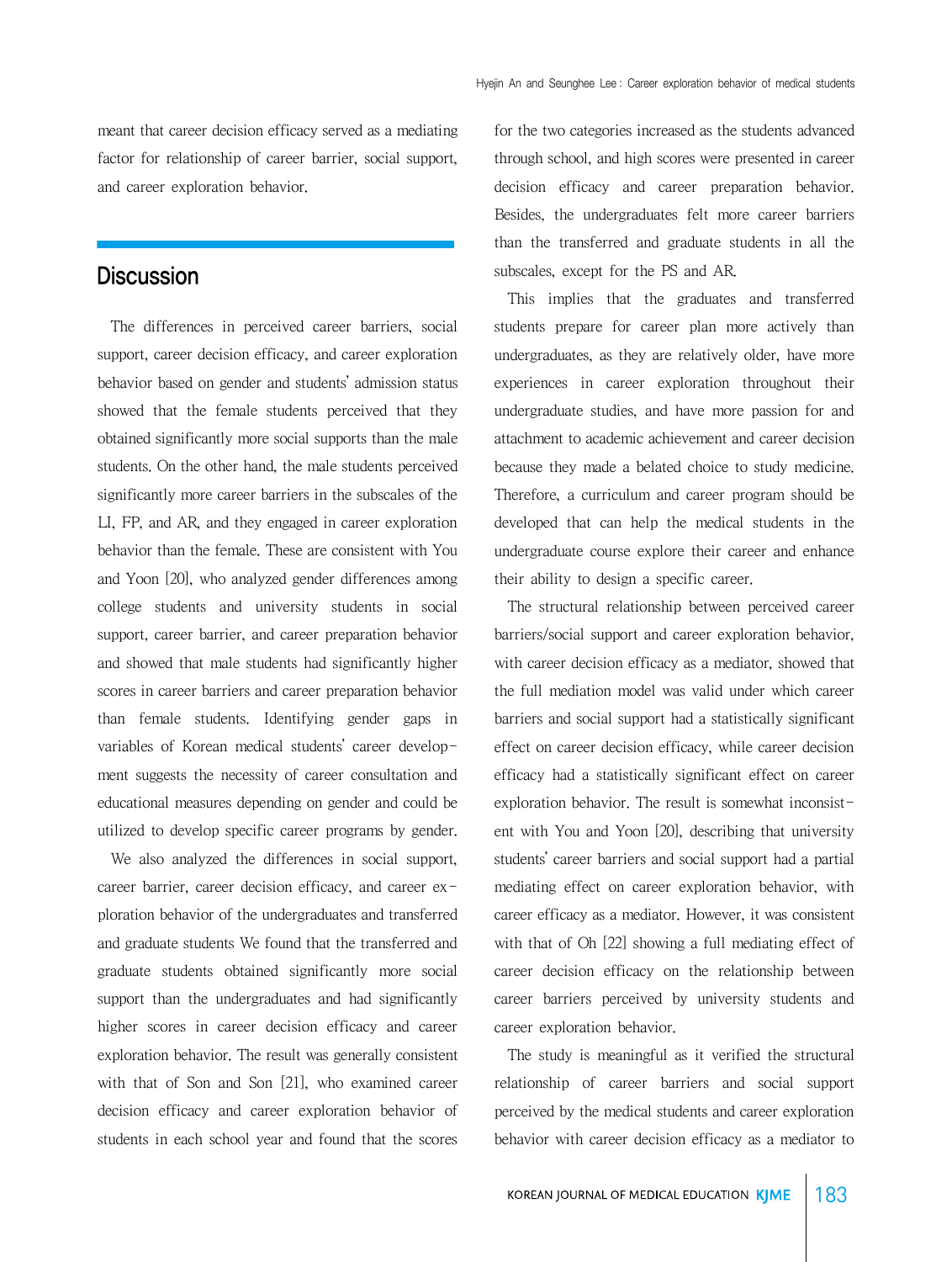understand the career development model of medical schools by applying the SCCT. Although universities implement career programs by reforming their career guidance organizations of various names, they are inappropriate for medical students because of their busy academic schedule and the program contents. Therefore, studies on the variables that affect the career exploration behavior of medical students are important to help understand the career characteristics of medical students, provide career counseling for them, develop career guidance programs for medical schools, and apply the developed programs to education.

 Our suggestions for further studies are as follows. First, it would be unreasonable to apply the study result to all medical schools since the medical students of only one university were involved in the study. Career development differences as well as variables that affect the career exploration behavior of the undergraduates or graduate students from more medical schools need to be studied. Second, the study chose only career barriers, social support, and career decision efficacy as the variables that affect the career exploration behavior of the medical students by applying the SCCT. Further studies are required to consider more personal and contextual variables that influence career exploration behavior to explain medical students' career development.

#### ORCID:

Hyejin An: https://orcid.org/0000-0003-3461-2702; Seung-Hee Lee: https://orcid.org/0000-0001-8672-5253 Acknowledgements: None.

Funding: None.

Conflicts of interest: None.

Author contributions: All authors had full access to all of the data in the study and take responsibility for the

integrity of the data and the accuracy of the data analysis. Concept and design: all authors; Data collection: all authors; Statistical analysis and interpretation: HJA; Drafting of the manuscript: all authors; Critical revision of the manuscript for important intellectual content: all authors; Final approval of the version: all authors.

### References

- 1. Super DE. A life-span, life-space approach to career development. J Vocat Behav. 1980;16(3):282-298.
- 2. Park JH, Kim KH, Jun HR, Lee JY. A national sample survey of medical students about their perception and evaluation on medical study, career plan, and medical care system: part 1. survey methods and characteristics of sample. Korean J Med Educ. 1999;11(2):339-363.
- 3. Han ER, Chung EK, Oh SA, Chay KO, Woo YJ. Medical students' failure experiences and their related factors. Korean J Med Educ. 2012;24(3):233-240.
- 4. Bandura A. Social foundations of thought and action: a social cognitive theory. Englewood Cliffs, USA: Prentice-Hall; 1986.
- 5. Lent RW, Brown SD, Hackett G. Contextual supports and barriers to career choice: a social cognitive analysis. J Couns Psychol. 2000;47(1):36-49.
- 6. Blustein DL. The role of goal instability and career self-efficacy in the career exploration process. J Vocat Behav. 1989;35(2):194-203.
- 7. Swanson JL, Daniels KK, Tokar DM. Assessing perceptions of career-related barriers: the Career Barriers Inventory. J Career Assess. 1996;4(2):219-244.
- 8. Swanson JL, Woitke MB. Theory into practice in career assessment for women: assessment and interventions regarding perceived career barriers. J Career Assess. 1997;5(4):443-462.
- 9. Kim EY. A study for the development and validation of